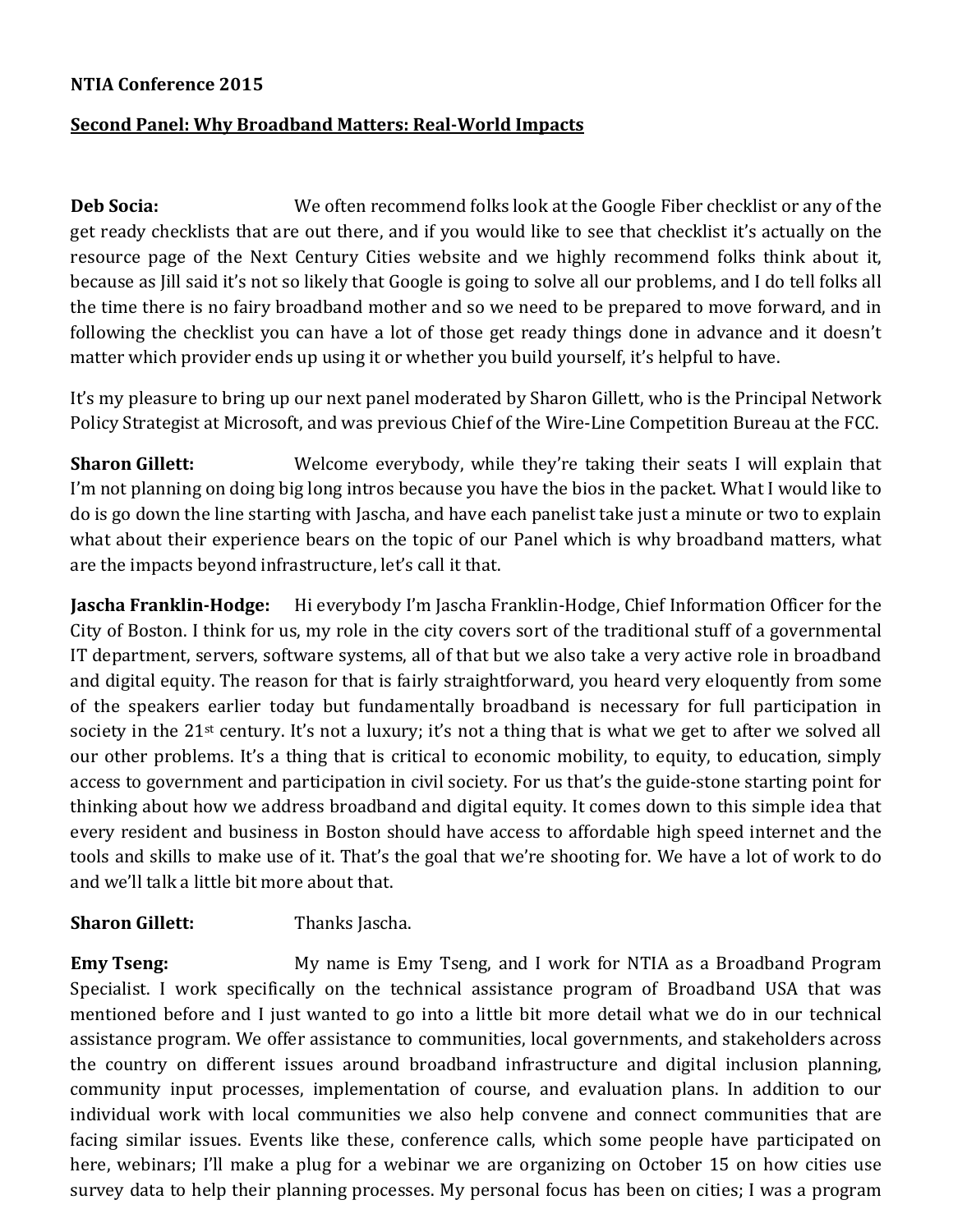officer with BTOP and worked with a lot of major cities. I also have another hat, I am an affiliate with the Berkman Center for Internet Society at Harvard, and my research focus there is on inclusive innovation and I'm really looking at how communities cannot only adopt but adapt and shape and create technology in ways that empower them and for their own goals. I have been able to look a little bit more broadly at international examples and examples across different fields like Civic Tech, International Development, Microfinance system.

**Pamela Goldberg:** I'm Pamela Goldberg from the Massachusetts Technology Collaborative. We're an economic development organization focused on growing technology, innovation across Massachusetts. I was interested to hear how many cities and towns in Connecticut, there are 350 cities and towns in Massachusetts, and most of those are what would be considered largely served but there are a number that are unserved communities or partially served, and so we are part of the BTOP program. We put in 1,000 miles of fiber to connect schools, libraries, public safety facilities in 120 cities and towns, but our work isn't done and so we're looking at both last mile and adoption issues and what we can do to address the needs in the communities that are either underserved or unserved.

**Susan Corbett:** Good morning, my name is Susan Corbett; I'm the CEO of Axiom Technologies. Axiom is a last mile broadband provider located in Washington County, and we also are an information technology company helping small and medium businesses. We brought an educator on staff in 2006 because we realized as we were connecting people to the internet or businesses to the internet that they needed assistance in learning how to use it. We are also BTOP recipient and we worked with our farming, fishing, and nursing communities and really started to learn what were some of the barriers and some of the best practices to deliver digital literacy classes. About a year or so ago we spun off a nonprofit side of the company called the Axiom Education and Training Center, moved all of our educational services to the nonprofit, including adult education. Over the last few years we have reached about 3,000 adult learners and over 300 businesses in teaching people how to use the computer and different programs on the computer. What we are trying to do is to decrease the barriers to education and so we moved programs around the county. We have been in 43 locations, we are in 17 of the 18 libraries in Washington County and about 25% of the classes have taken place is in those classes. We look for partnerships and ways to decrease the barriers to education and to get the services out to the people.

**Tim Schneider:** My name is Tim Schneider, I am the Maine Public Advocate, which means I'm the head of the state agency that's charged with representing utility customers here in Maine, so that's water, electric, gas, a little bit of ferry service, and telecommunications services. I come to my personal interest in broadband because I care about the viability of rural communities which is most of Maine, frankly. Communities that I grew up in and have lived in, in Maine and in other states as a consumer advocate in the regulated utility space. I come by this interest because over the past 35 years in telecommunications we basically have broken many of the business models and regulatory constructs that have ensured universal service in those rural communities throughout the country and particularly in Maine. In doing so we've undercut the potential for having broadband services that ensure the future viability of those communities where you never had to worry whether your auto body shop or your home in small towns in Maine would have telephone service. It's a very real thing right now that those communities would not have broadband service, and as those regulatory constructs for telephone service break down, I view it as the work of our office to insure that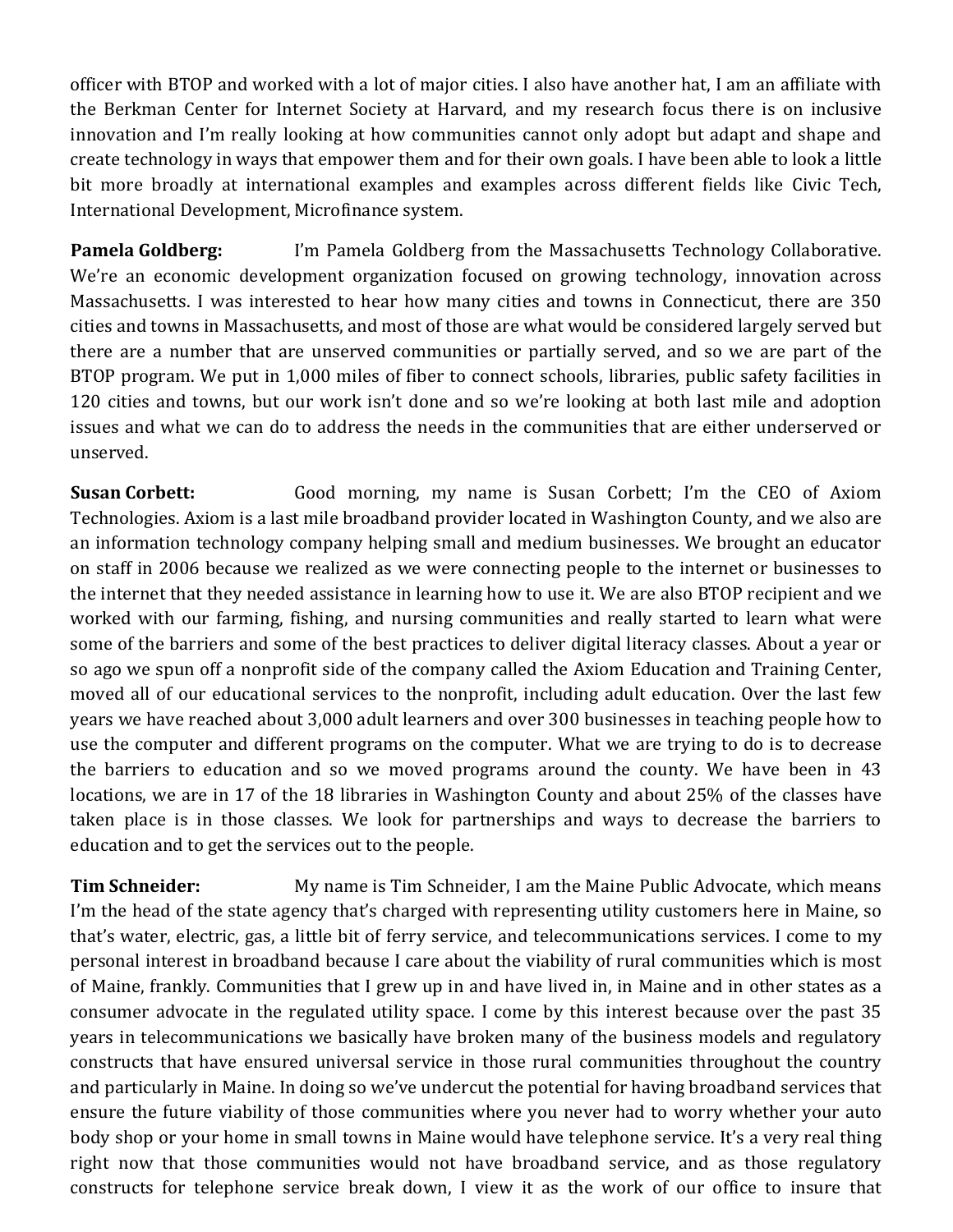broadband service is there to pick up the slack and we need to figure out what those new models are going to be like. We're having an active conversation in Maine to try and figure out what that looks like.

**Sharon Gillett:** There's a pretty active conversation in Washington, D.C. about the same issues, so that's great. What we're going to do now I'm going to sort of a lightning round, if you will. Ask each panelist to address a particular issue and hope we might get a little bit of discussion among them, and after we're done with that round we'll open it up to you all for questions.

Jascha, I'll just go down the line, make it simple. Jascha I'll start with you, you mentioned that it's important to have broadband available, useable, affordable, etc, to all the citizens in Boston. Can you speak about how you prioritize it, because some of the gaps are not the same across?

**Jascha Franklin-Hodge:** Absolutely, it's interesting to be in the audience for this event where many of the issues that are being discussed are focused on rural communities, which have in some ways a fundamentally different set of challenges and different set of different economics in what we see in a city like Boston. In many ways we are very fortunate, the vast majority or residences in the city of Boston, close to 100%, have the ability to purchase broadband service from at least one provider. For 90% of those people it is exactly one provider that they options to purchase broadband service from, not ideal but certainly is an important step. As we try to dig into this we found the pattern really asked the question of where are the gaps and where should we be focusing our efforts. We found some things that were very similar to what Elin Katz in Connecticut talked about earlier. Certainly we view competition and investment in broadband infrastructure broadly as fundamental to the long term economic sustainability for the city. Having one option is not enough, so the starting point for all of this is to say we want to encourage competition and investment.

When we got into conversations within the community and really reaching out what we found was there were a few places, two places in particular, where there was a more fundamental gap that we are trying to prioritize our efforts towards. The first is with smaller business, particularly those businesses located outside of our central business district. If you are a business in the Back Bay or downtown Boston, you have a multitude of options for traditional fiber providers available typically in your building or a few hundred feet out in the street. There's an affordability issue that sometimes comes along with that. We've seen from many of our small business once they grow to that point where they can't get away with the cable modem anymore, suddenly they're faced with this incredible sticker shock where they say "if I want to go from a connection that tops out at a 20MB upstream on a good day to something that's 100 meg symmetric connection, my price tag went from \$250 a month to \$2500 a month and if I want to go to a gigabyte I'm talking thousands and thousands of dollars a month. That's real money and especially for a growing business, that's often the question of do I get the internet connectivity that I need or do I hire another employee that I need. That's a not a choice that we feel like businesses should have to face in the city.

In neighborhoods outside of the central business districts where often smaller companies are trying to move because of issues with real estate affordability, it's even worse. There's often no other option besides that cable modem, or the option comes with a price tag that's measured in the tens or hundreds of thousands of dollars because the providers want to have the full capital cost of bringing fiber from wherever it exists to that business location, they need to have that paid for.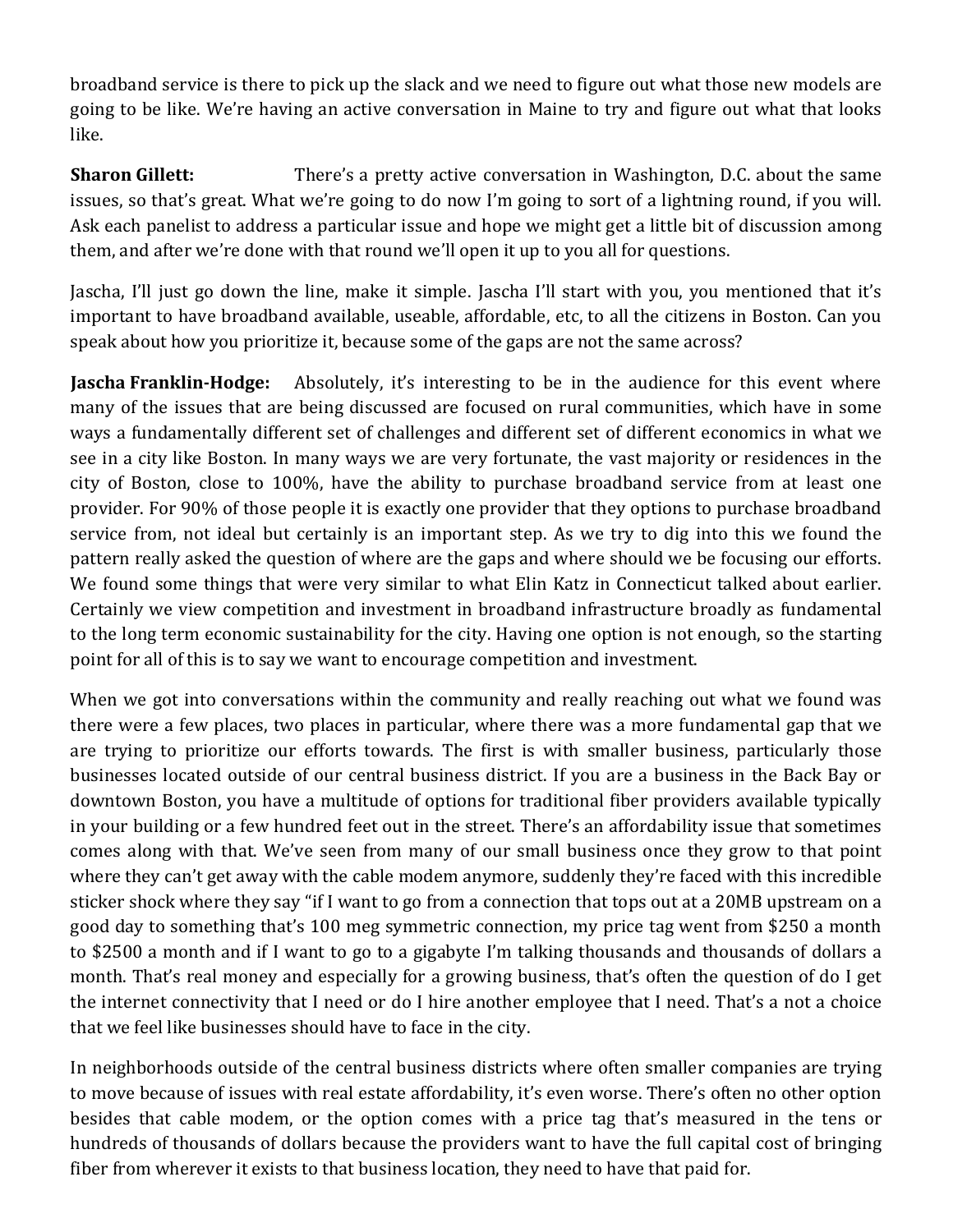That's a huge gap for us that is impacting a lot of our small businesses and is particularly acute when we're in this time of increasing real estate prices and the desire on the part of the city to see the benefits of our innovation economy spread broadly into more neighborhoods and more communities.

The other population that I think clearly we need to put emphasis on, you heard others like David Edelman speak about some of the statistics behind this are low income populations, seniors, families, students, the homework gap is a real thing and as we're making incredible strides towards improving the quality of technology in schools the question of what happens at the end of the school day becomes increasingly pressing for us.

We're excited to be partners in the Connect Home initiative; we are continuing to support the program Technology Goes Home, which is an incredibly successful program for closing the access gap. Deb Socia, now with Next Century Cities really built this program into what it was with the help of funding from BTOP. It is a model for how to think about access at home in a way that isn't just saying okay, we just put the fiber in or we build the connectivity and everything's good. But actually saying you need to think about equipment, you need to think about skills training, you need to think about the role that parents play, that teachers play in helping students be successful utilizing broadband infrastructure. We're continuing to support Tech Goes Home as a key piece of our equity strategy and recognizing that this really is fundamentally, you can zoom in and say there's a homework gap, you can say there's a cost burden, but this is fundamentally about inequality and trying to make sure that we're doing what we can to make for a more equal city.

The other piece that we're doing when it comes to that issue of low income as well as broadly small businesses and economic development; we are expanding our city wireless network. I will put a big asterisk on this because the history promise for municipal Wi-Fi has been, it's a checkered past and we're trying to be very realistic about what it can and can't do. Tim, one of my fellow panelists many years ago, almost a decade ago now worked on a project in Boston that had this ambitious goal of covering the city with a public private partnership city wide Wi-Fi network that would work in everyone's house. Well it's still not there, still not working and nobody has succeeded at that, but we do think that public Wi-Fi plays an important role as a backstop for families that may struggle with the affordability of home broadband or may have a mobile solution through a prepaid carrier that they may not be able to pay for every month. Is there a place where the kid can go with a Chromebook or a tablet and get online? There's the public library but can we create places or find places that are closer to home whether it's inside a public housing or in some other community center in another city facility that can become that backstop where people don't have that home access.

We also think about it as an amenity that helps our Main Street commercial districts. You get free Wi-Fi at the mall, why don't you get Wi-Fi in your Main Street? We're looking at targeted deployments that focus on these areas where we think it can have an equity benefit and an economic development benefit being very mindful that there are severe limitations to the technology but it can be a piece of this larger puzzle.

**Sharon Gillett:** Thank you very much Jascha, and I think your discussion about public housing might be a really good transition to our next question here. Before I ask Emy her question I have to play a little bit of game of secret facts, things you may not know about some of the people on the Panel. I find it a little bit ironic that I'm about to ask Emy to talk about, Build it and you will come or are there other things you have to do to make broadband products successful. What about the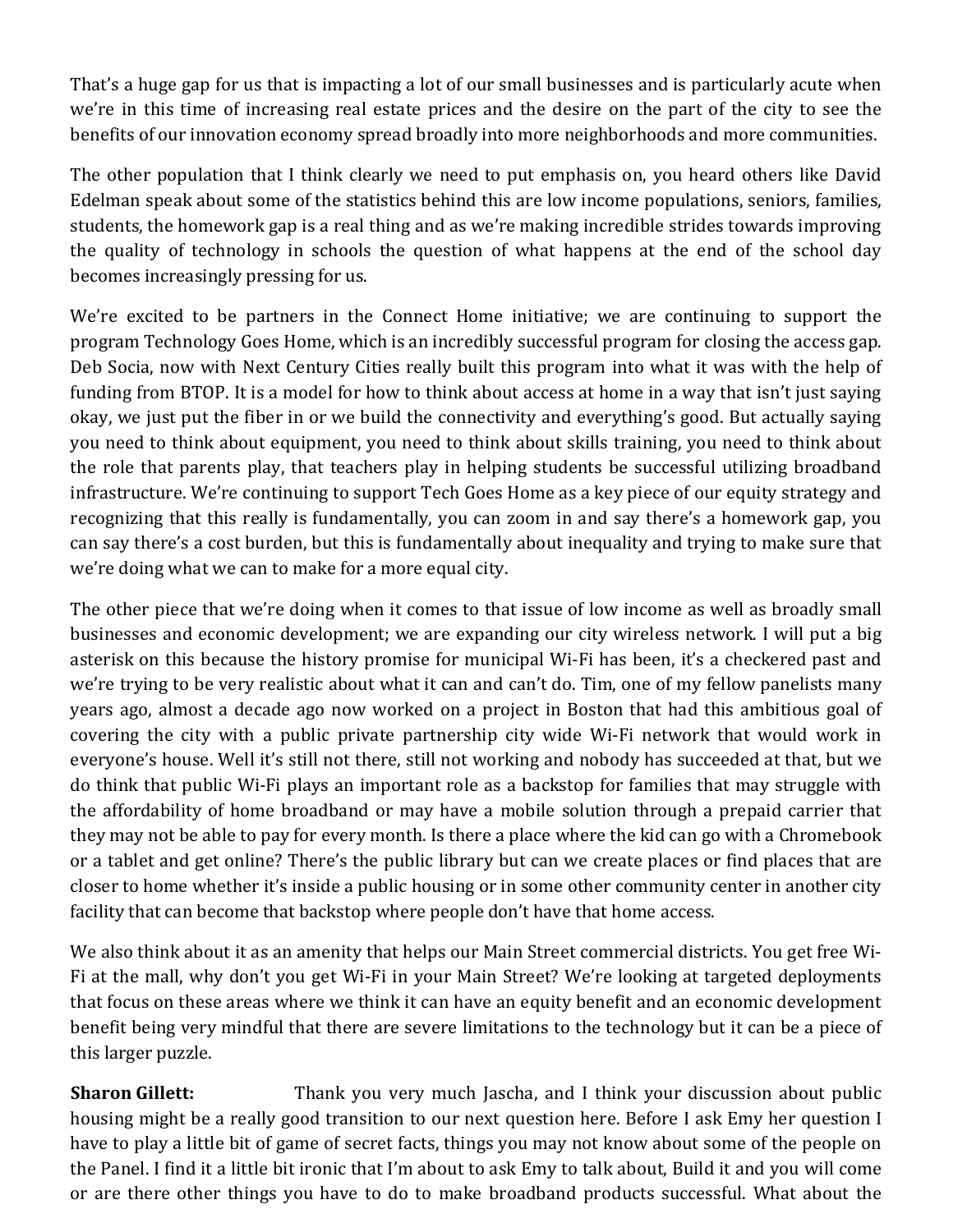demand side, the adoption side, the education side and so on, that's my question for her. But the irony is that some time ago before I was in government I was a research academic at MIT and my topic of research was mostly about broadband policy. One of my brighter students, there were many bright students at MIT, but one of them was a young lady named Emy Tseng, who wrote her thesis which I supervised on Municipal Fiber to the home in Grant County, Washington, if I recall correctly. I guess we have all discovered that building it is not enough, there needs to more. Would you tell us more about that?

**Emy Tseng:** Thank you. She was a great advisor. As you know BTOP actually made a huge investment, or at least a very large investment in not only infrastructure but also public access and outreach and training to increase adoption and to build digital skills especially in underserved and vulnerable populations that Jascha referred to. A couple lessons that we are actually integrating into our technical assistance is really the importance of investing time and resources into that, in my research I call Social Infrastructure, so that network of local leaders, organizations and partnerships that really understand the local community and what their needs are and what their goals are and can tailor them. That's really where you get the discussion beyond "the network" or what device is best. It's really what are your goals, what is your vision for your community and how does that fit into this.

The earlier panel referred to this, but this is a really important part. Also the importance of training and outreach, for example in Chicago, the Smart Communities program provided intensive training and outreach in nine predominantly low income neighborhoods, including neighborhoods with a lot of public housing and they had this whole outreach program based on hiring local people as technology organizers. Karen Mossberger from Arizona State University did a pretty comprehensive evaluation study over five years. Three surveys over five years, and they found that in the communities where this intensive outreach and training occurred, internet adoption increased by 15% compared to 6% for the other Chicago neighborhoods, that's controlled for demographics. And also what's interesting in that case is they didn't offer a special subsidy in these neighborhoods for computers or for access, maybe the numbers would have been higher, but that 9% difference came from training and outreach. That again shows the importance of these types of programs.

Another point I want to make is that the digital divide, per se, is becoming increasingly a skills gap so really even when you have a higher level of adoption you still have this skills gap, and this inequality people's ability to take advantage of all the benefits that broadband would bring, like remote education opportunities, all these things need professional developments amongst teachers and medical professionals to take advantage. We can see how the jobs are demanding higher and higher skills. Another example is a rural county in Cook County, Oregon, their predominant economy was based on the lumber industry but they actually had Facebook and Apple locate their data centers there. They knew of course that would bring a lot of economic benefits, but they wanted to make sure that local people could benefit from this, so they build a community college, a training center, as well as a mobile lab and started with basic digital literacy but also to build the skills so that local people could actually take advantage. They started offering server technician certification, again really trying to bring people to a level where they could take advantage of the high tech industry that was coming to their community.

**Sharon Gillett:** Thanks. This is a nice pivot the way that you have chosen to seat yourselves, because Jascha and Emy primarily focus on the larger urban communities, Susan and Tim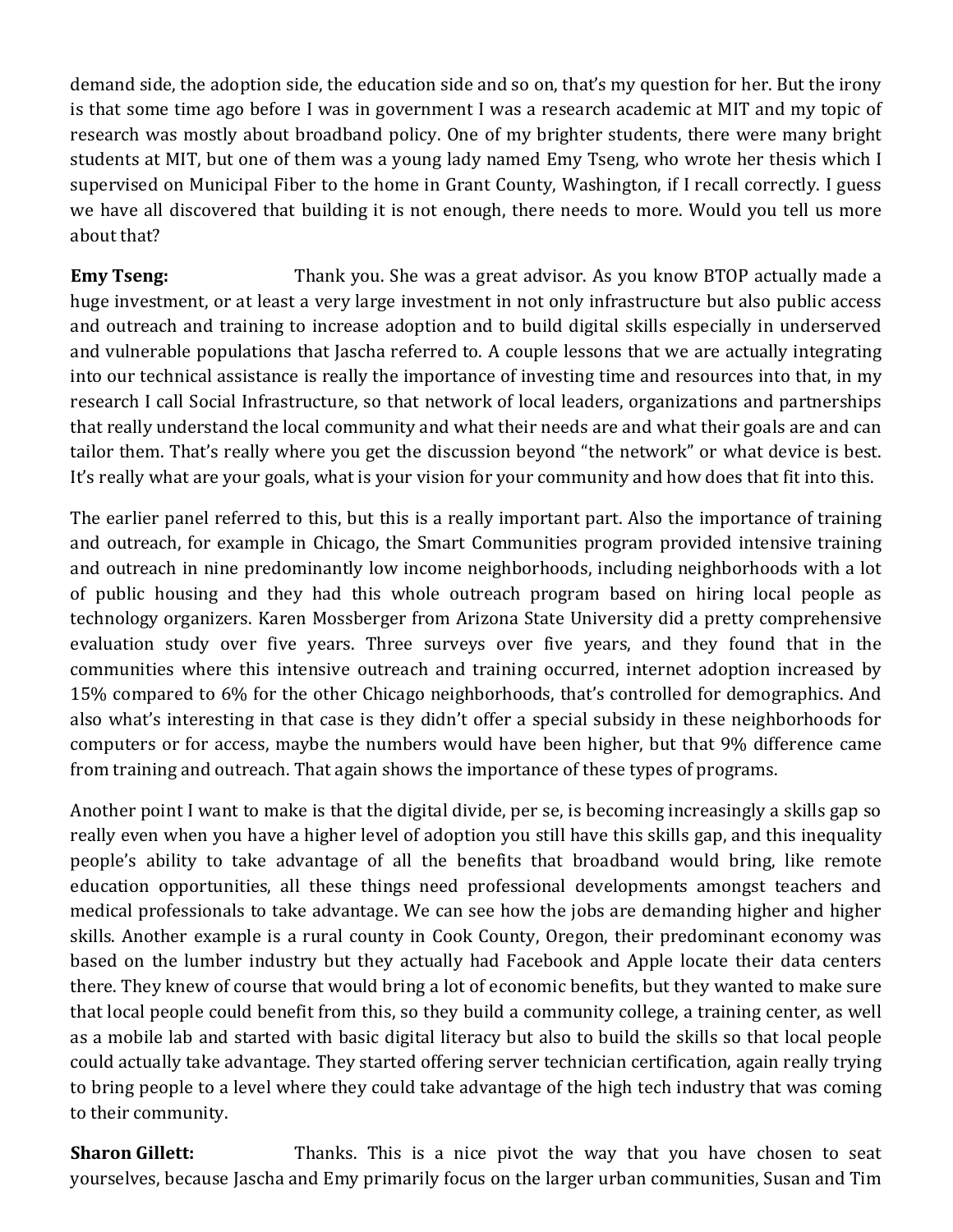are primarily focused on Maine and rural parts of Maine. Well you have the whole state I guess, but the rural parts are a big, big issue. And Pamela works for an agency that has both mass broadband which is focused more on the western part as well as the John Adams Information Institute that focuses more on economic development efforts. I was hoping you could bring together those threads and talk to us about the economic impact and what are some examples you see of that.

**Pam Goldberg:** Thank you Sharon. I think it's a complex question with many answers, and I think that because the charge of mass tech collaborative is economic development, because we're looking at technology innovation, the fact that we're looking at the startup community, we're looking at new innovations in technology and partnership with universities. We are in addition to our Broadband Institute and our Innovation Institute that Sharon mentioned, we also have a Health Technology Institute, and so some of the threads that have been talked about today are with regard to TeleHealth. In fact one of the communities that was completely unserved, the town of Leverett, who you'll be hearing from later, decided that they would build out their network themselves and just go ahead and do it once we had built out the middle mile. In talking to them about why did you do that, why didn't you wait for the state to jump in and help you with it? I said is it really about economic development, is it really about bringing more jobs to your community? The response was, as we heard earlier on a Panel about the different motivations for different folks and the motivation for Leverett was about TeleHealth.

The importance of TeleHealth to the people in the community currently. One of the things that we look at in response to that is twofold, one of those is what do you mean by TeleHealth? TeleHealth means different things to different people. If you ask the president of a hospital what TeleHealth means they're going to be talking about healthcare support between physicians or among physicians. But I think for the community of Leverett it was patient access to physicians and remote monitoring which is a very different definition of TeleHealth. I think another advantage for a community like Leverett, and many other communities is the opportunity for increased property values. We received a grant from MTIA a few years ago that gave us the opportunity to promote adoption, and so we worked with some community development corporations to bring businesses to the table to help them access the internet and use internet in their businesses. What we discovered is that more than half of the businesses that came to the table had never used the internet for anything regarding their businesses. They didn't have a website, they weren't filing their taxes on the internet the way they need to. Just that adoption piece of bringing people up the learning curve and helping businesses be part of the new millennium in terms of being connected.

We had a wonderful story of a small bakery in the Berkshires that had decided now that there is internet access I will build a website and put my business online, and within two months she had a \$10,000 order from a Boston company for her baked goods, and that couldn't have happened if she hadn't had the web presence.

It's an array of different pieces of the equation that we're looking at. Obviously it was said before, adoption is a critical piece, we've focused a lot of our energy in the early days of just putting the pipes out there and trying to get folks connected. But it's applicable in urban areas, it's applicable in rural areas.

**Sharon Gillett:** Thanks Pamela. Susan, you and Tim can I hope speak to rural areas and what works. What are models that work, and I think one model that works is Susan, which we're very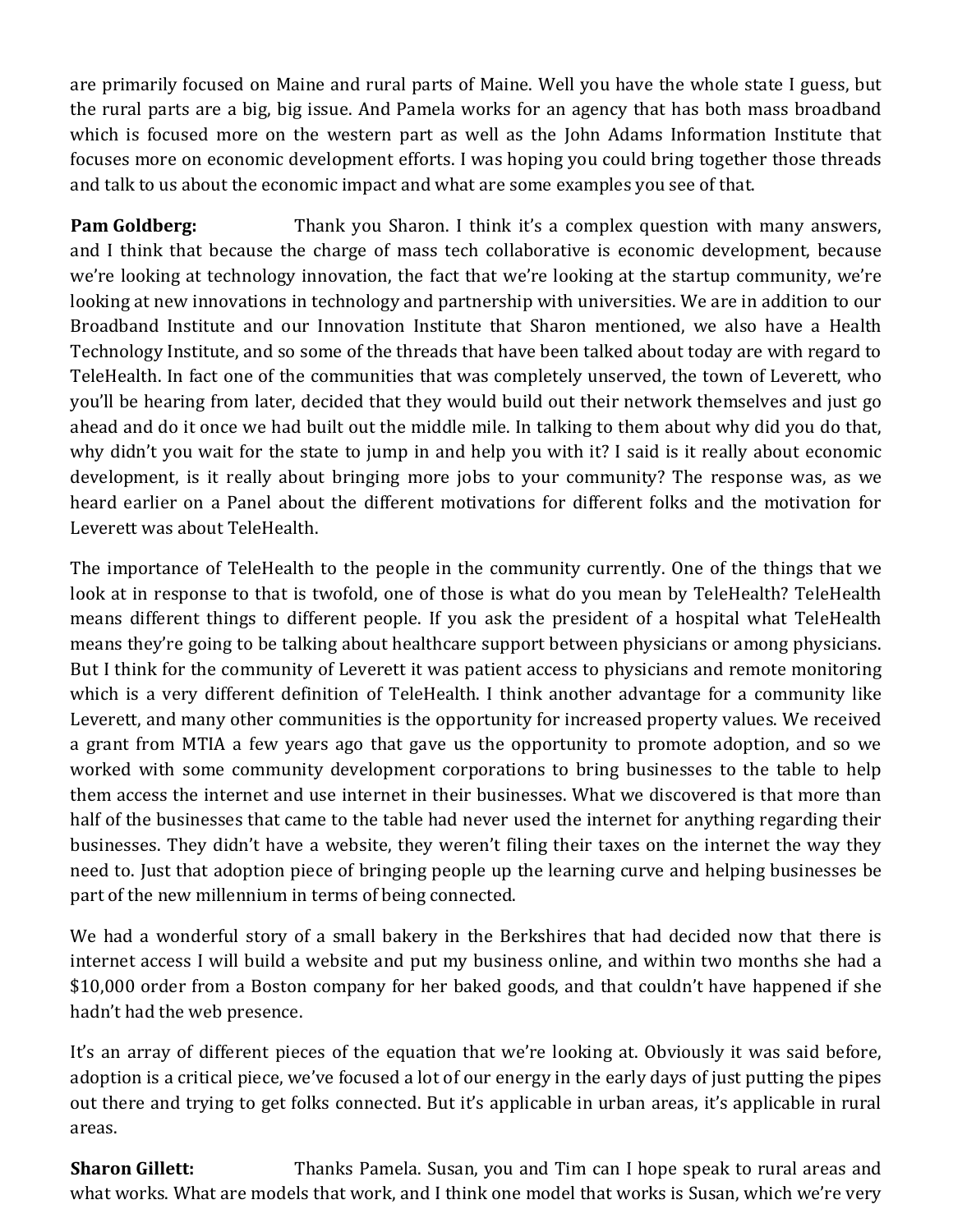fortunate to have her on this panel. Could you say more, I know you had a BTOP grant and I imagine that's finished now, and you mentioned you have a nonprofit. Perhaps you could talk to us more about who the stakeholders are that help make a nonprofit successful in a rural community, and how you make that sustainable?

**Susan Corbett:** It's not easy.

**Sharon Gillett:** No, it's not that's why I asked you the question.

**Susan Corbett:** The BTOP is really what pushed us forward. We had about 100 farmers, fishermen, their crews and their family participate in the program. During the two year time period they reached about 13,000 learning hours which is really some high numbers. One of the reasons that worked is that we moved the classes throughout the counties, so Washington County is 2500 square miles, they were at different locations and when we would get to the time of the year when the farmers and fishermen were really gearing up into the late spring, summer, and early fall, we held classes when it was raining really hard or really windy. It was really all about them and not about us and what was convenient for them. When we reached the end of the BTOP grant period we got the attention of a private foundation who said we really like the work you're doing, we'd like you to apply for funding, and nobody ever does that so we were really excited about it. We are funded for two years to do classes throughout Washington County.

Again, this was not for the convenience of the staff and for us, it was how are we going to get the classes to the people, and so holding classes throughout the county at multiple locations, libraries were a real big draw, but then there were both the University of Maine at Machias, Washington County Community College, the career centers, community buildings, and then businesses. That was the other really big push here, we had businesses and employers and employees that needed to have training. They needed to know how to use the internet, how to use the software programs, how to even turn on a computer and so classes were held in business locations.

What we wanted to do was to ensure the success and make it as accessible as possible to our residents. What we found is it really is a public private partnership, when we went into the adult Ed world there are some public funds that come in. We are doing these programs throughout the state. A real big thanks to the Unity Foundation and UniTel for doing the project down there, to prove a concept. If you are able to provide digital literacy, will it increase take rate which is a good thing because then that means more revenue for the providers to continue to build out network.

It's a lot of moving parts, and we keep trying new things. I think the most important message though from our Director of Educational Services, Jane Blackwood, is how we teach is more important than what we're teaching. Having classes in a very relaxed, non-threatening atmosphere is really what has insured the success of the program.

**Sharon Gillett:** That's great, thanks so much. Tim, I begin this again with a little bit of background which is that when I was studying this topic of community or municipal broadband as an academic. Academics always have to define their terms so I had to figure out what the difference was between community and municipal broadband. As soon as you say municipal broadband you're presuming the existence of a municipality which is not always true in a rural area. As soon as you say community broadband you're assuming a sort of density community which may or may not be true in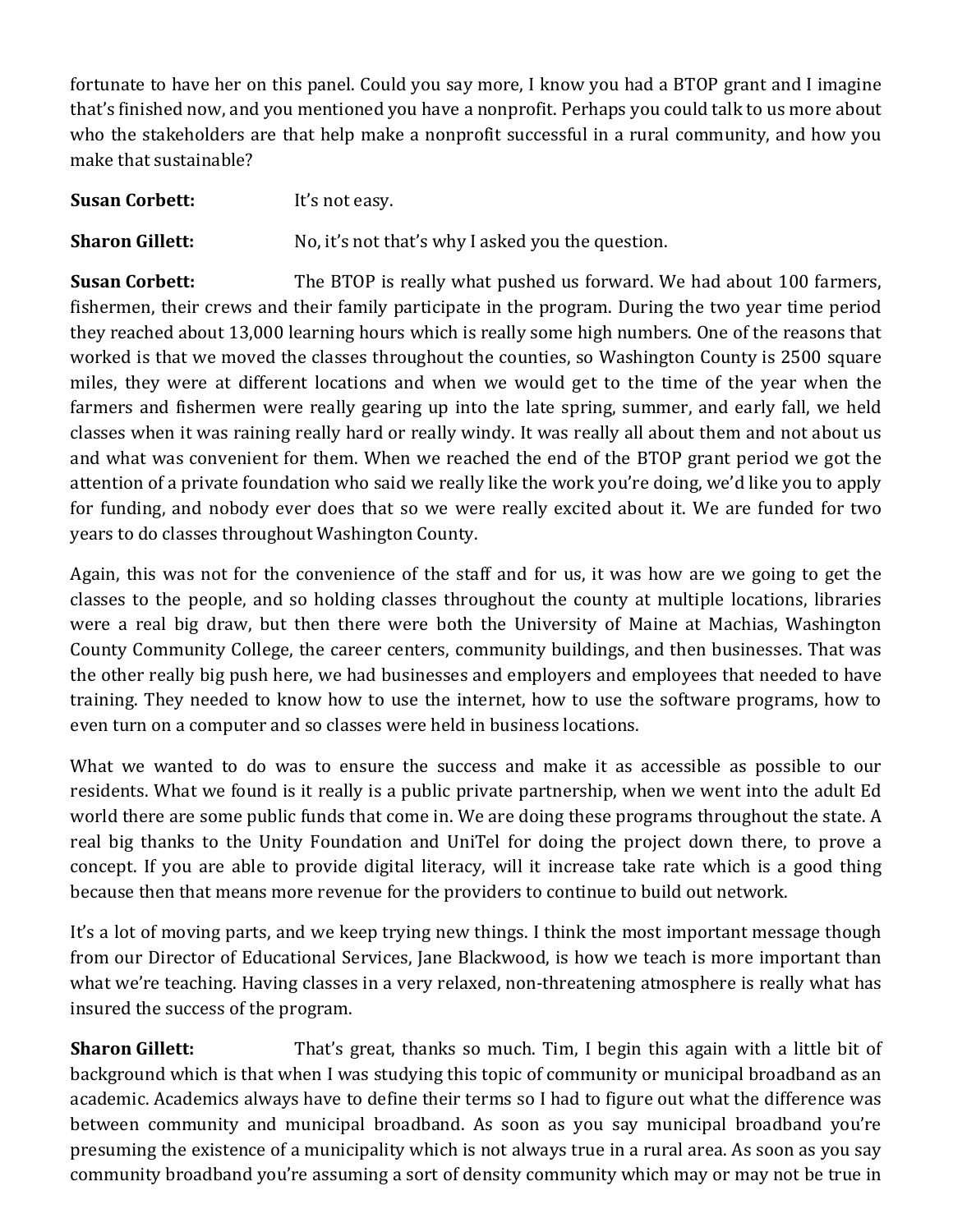rural areas. Could you reflect to us on sort of the community/municipal broadband models and how they play in rural parts of your state?

**Tim Schneider:** I think there's been a lot of energy nationally and even in Maine about using a municipal model or a community based model. In Maine often those efforts have been led by people whose full time job it is to care about the economic development of their community or to the city planner who just sort of gets it. I think a lot of the energy at that national level has focused on, you've got staff and the ability to obtain capital through bonding mechanisms. There's a lot of energy right there and that has made municipalities a credible party to come to play in the broadband conversation.

I like the community based model for a slightly different reason, and the communities we work at in Maine don't often have the robust internal infrastructure. They don't have someone whose full time job is to go out and do the work on economic development, whose job is a full time city planner. This is true for many communities throughout the state. I think there's a lot of potential for that model because when you start having a conversation at the community level you get that commitment to universal service. We already have a broadband model that works for a downtown core, it's called a cable company, they do it really well. In a lot of very rural communities in Maine where you have dense service in the inside of the donut but you don't have universal service in that community because the business model doesn't play behind that relatively dense urban quota, which isn't really that dense by most people's standards.

I think that individual communities, when they are choosing to invest their time and energy to solve the broadband problems, we'll make sure they go beyond that downtown, we'll make sure they reach the next level out. You see this in some of the models with small telephone companies in Maine, places where you have a choice between one super rural community or another super rural community, it's not do I provide service in the largest city in the state or a rural community where you're not competing for investment dollars. You're starting to see those companies, they have a limited footprint in which to invest their funds and they go bring it there.

I think its similar potential for rural communities in Maine, but frankly there is not that kind of infrastructure, there is no small town in Maine that has a CIO who's going to look out and care about these issues on a day to day basis.

**Sharon Gillett:** Jascha, he has a job for you.

**Tim Schneider:** We can't pay you. It's great to see so many members of the Utilities Committee in Maine here today, I would like to give them all shout outs. One of the works that Representative Higgins did and that committee did last session was working on passing legislation around, on a model on how to do this in rural communities in Maine. It doesn't rely on an existing city infrastructure, it revolves on creating local champions, providing a framework for what it looks like to get your community ready for broadband, to then provide state matching funds through the Connect ME authority to help them do the kind of broadband planning that Briana described earlier, where what do you have in the community now, what do you want to achieve, and how do we get there. Do that from the ground up, a conversation that's bias in nature needs to involve incumbents because many of them are the people who are there in the community now and for them it's just a slight incremental spend. How do we make those numbers work.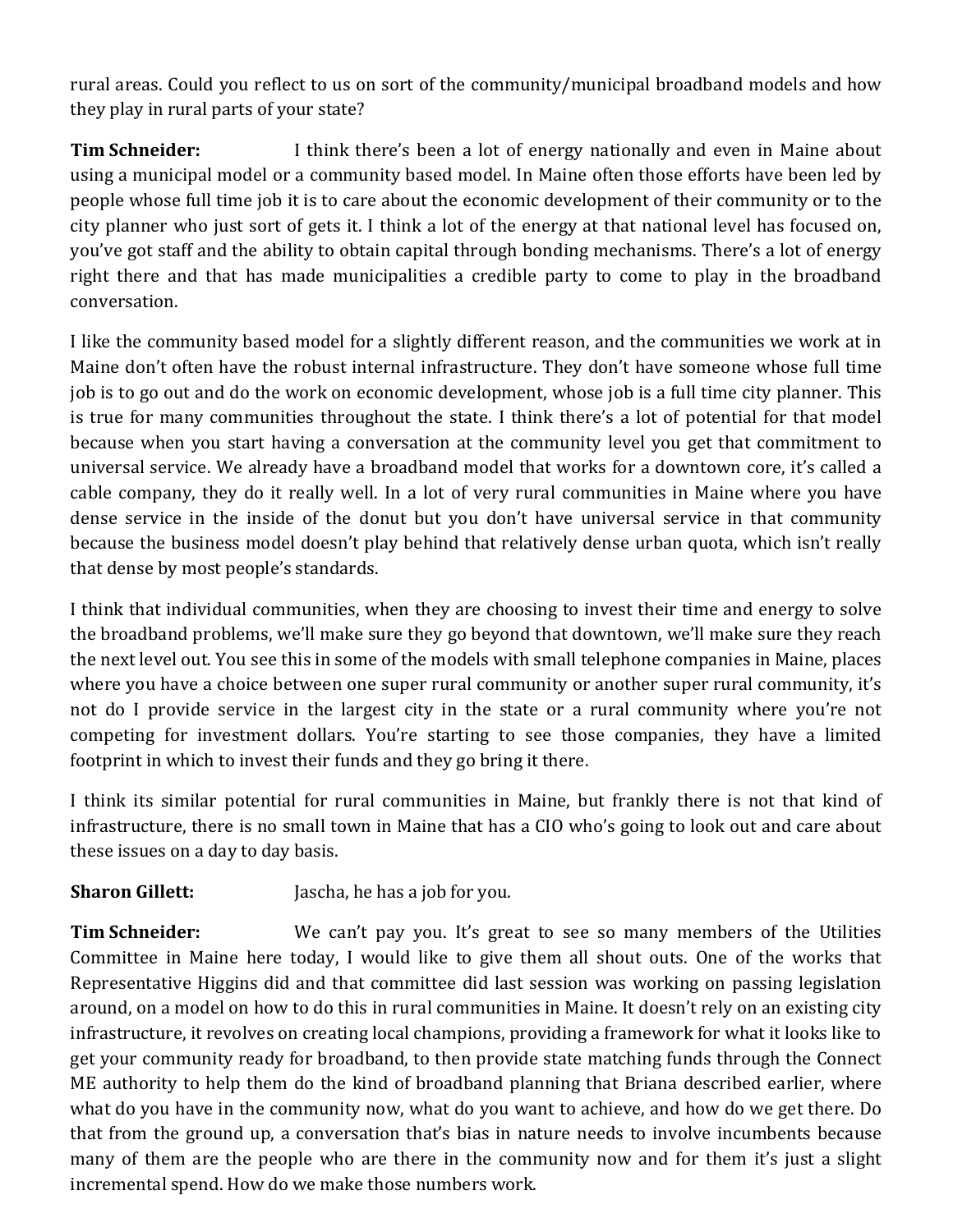I think we laid a good foundation there, but the premise of that is if you provide support, we provide some matching funds, and you provide a process to develop local champions that you can bring communities that don't have full time staff along. I don't know if that's true, frankly that's an experiment we've embarked on here in Maine over the next two years, I think. There might be communities for whom that works, I think there will likely be communities for whom that doesn't work, and I think if you're committed to universal service you need a solution that works in the places where local champions rise up and they need a place where that capacity doesn't exit.

I think probably the solutions is going to involve some regional collaboration, figuring out through this process models that work and then replicating them in the places where it didn't work the first time.

**Sharon Gillett:** Thank you, and I can tell that Tim works on universal service because he talked about donuts and I spent three years at the FCC working on universal service and we talked a lot about donuts, there were a lot of pictures of them on my whiteboard. If you're not familiar with what he meant by that, what he's referring to is if you look at a map, if you look at rural areas there will often be the main street, the town where the local stores are then there's the surrounding, usually farms or rural settlement, and so the inside is the hole inside of the donut and then the donut is where all the very dispersed and low square mileage density people are.

I also just want to say as long as we're talking about universal service policy in this context, I'm very encouraged that with the changes at the FCC in terms of how broadband is treated that there is currently pending at the FCC a proceeding to direct adoption funds towards broadband, which is to say the lifeline program which has historically been all about subsidizing telephone service for low income consumers, there's a proposal to extend that to broadband service. My company has comments supportive of that and among the examples that we use to explain why that's a good thing is that we've been involved in a project working with Health Choice Network, TracFone, and MobiMedic's in a mobile health pilot program, which basically involves getting a health app on essentially subsidized broadband service on a phone to a consumer and it reminds them of their appointments, it helps them control their diabetes, their blood sugar. In fact we found with this program that it reduces missed appointments and that saves money for all the community health providers, which is essentially Medicaid government and state funding. There are so many synergies, you Pamela spoke about development. There is one thing that I found in my time at government is people don't realize how much broadband saves, because there's so many efficiencies that come from using it. I think that's also important when making the case for your community, some of that is cost savings which is really, really important nowadays.

Did anyone want to respond to that? The mikes are there and there, and after Pamela speaks we'll open to questions, so please just line up at the mike.

**Pam Goldberg:** I think that the cost savings is an important piece. It may not be the core to economic development but as we look at the healthcare challenges across the nation it's amazing that broadband can in fact impact bringing down the cost of healthcare. One of the sites that we connected with our BTOP project was Berkshire Medical Center which is basically the only healthcare facility in the Berkshire Mountains, and their cost after they got the connection, they were able to install and electronic health record system, they were able to create a TeleHealth system and their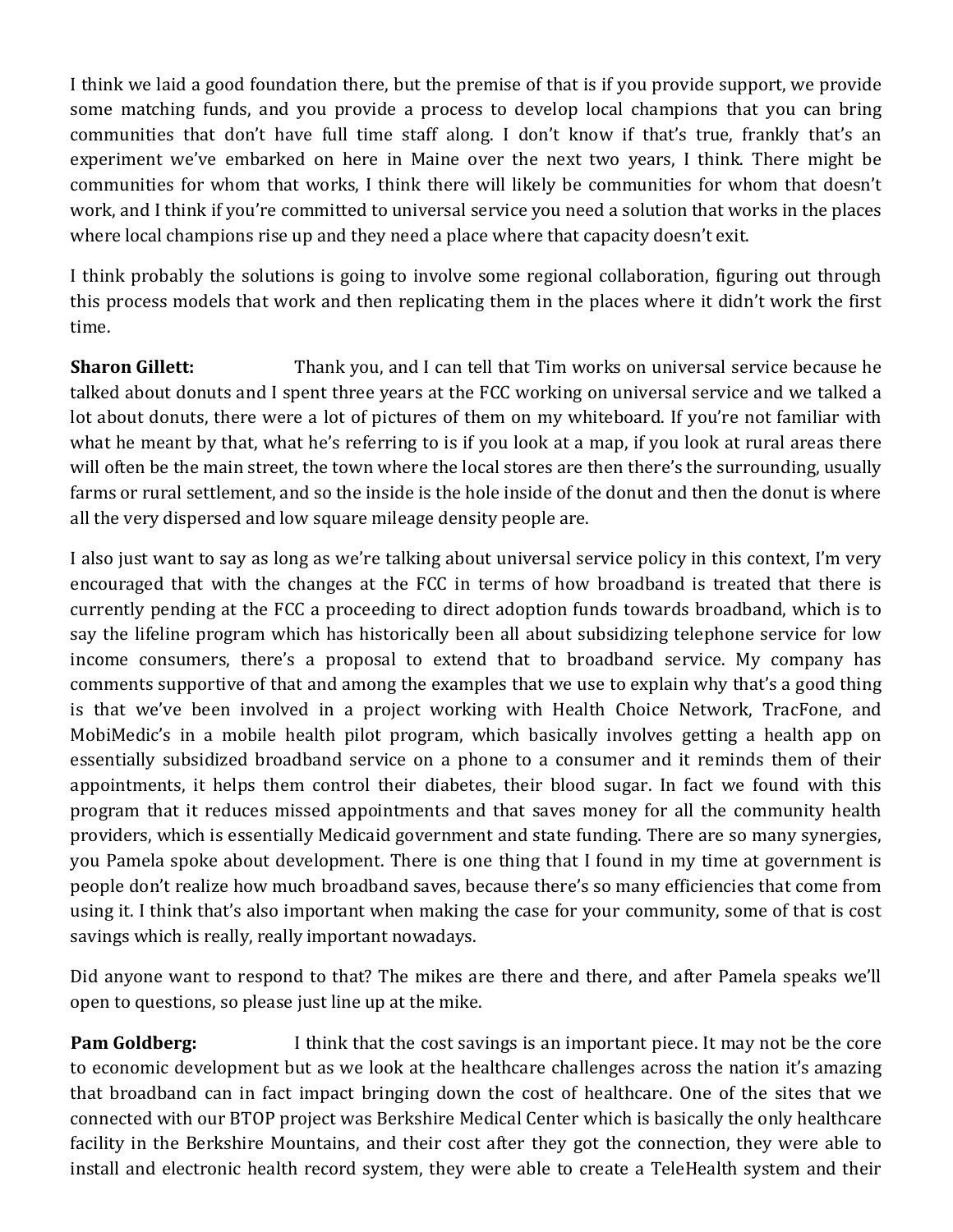expenses went down by \$37,000 a month. That's a pretty dramatic drop in expenses which should flow through to their patients, and that's a really powerful change and that's just one example of that.

**Sharon Gillett:** Okay, Jascha, you might as well respond as well.

**Jascha Franklin-Hodge:** I think just kind of highlights a really interesting point. One of the challenges we see in the city when we think about broadband and fiber within the city is cost. This question of how do you pay for it all, and I'll be frank we're not living in an environment where there is massive public appetite for spending hundreds of millions or billions of dollars building up broadband networks in major urban areas, at least taxpayer dollars. When you start to think about the savings that could be had through TeleHealth you start to think about the institutional savings that municipalities can see by consolidating some of their connectivity needs. You start to think about, for example this question of we're building out our institutional network within the city, there's kind of a clear economic logic for us to connect all of our schools, all of our buildings, and for us to have a fiber network, but we're asking the question can we do that in a way that brings fiber closer to some of the businesses that we're trying to serve.

When they do out to a private provider and say I need a connection at my store in a neighborhood business district, that instead of the \$60,000 to run the fiber down the street and around the block and under the street, it's okay if we can just get to that manhole across the way, we've got something there that we can utilize. I think that notion, and it's really reflected in the Broadband Opportunities Council report of how do we identify all the places where we're spending money today and put some of that to use for broadband and really see that as synergistic savings in investment.

**Sharon Gillett:** Just to build on that as well, one of the other things I found is so many things you do have a payoff that's ten years down the line, but planning today for the future is going to make it—broadband is going to be with us for a long time and it's going to keep getting faster. We think a gigabyte today, it'll be ten gigabytes before we know it. We need to be putting in place today the ductwork, the access, all the physical infrastructure, the training, the libraries, all the community infrastructure in terms of social capital, if you will, that helps both improvements in the infrastructure and improvements of the use and improvements in the equity use across all of our communities to go forward. Dig once is one example, thinking about libraries as kind of hubs for the community or other types of institutions like Susan was talking about. I think those are all very important to the sustainability of this. One thing, and this is well before your time so I'm not criticizing, but through the conversation you and I had, Boston and federal government spent a lot of money on the big dig which began before we were all having these conversations about broadband, before most of us were having them. Back in that day these rooms were a lot smaller, let's put it that way. Now we all get it, we get how important it is, but the big dig is all concrete now. Now when we're doing big projects like that or even small projects like that we should be looking forward to how are we going to make it possible to get this infrastructure in place, keep it upgraded and keep the community involved.

**Jascha Franklin-Hodge:** That is absolutely right, and I would just add to that we think about dig once in Boston, it turns out I believe the first city in the country to implement the dig once policy in the late 1980s, but it was done with the expressed intent of keeping people from digging up the pavement too often. Nobody was thinking about broadband as a primary driver for that. What I discovered last year when I joined the city is that we have an unknown number of miles but many miles of conduit that belongs to us underneath the streets of Boston. The location of that conduit is on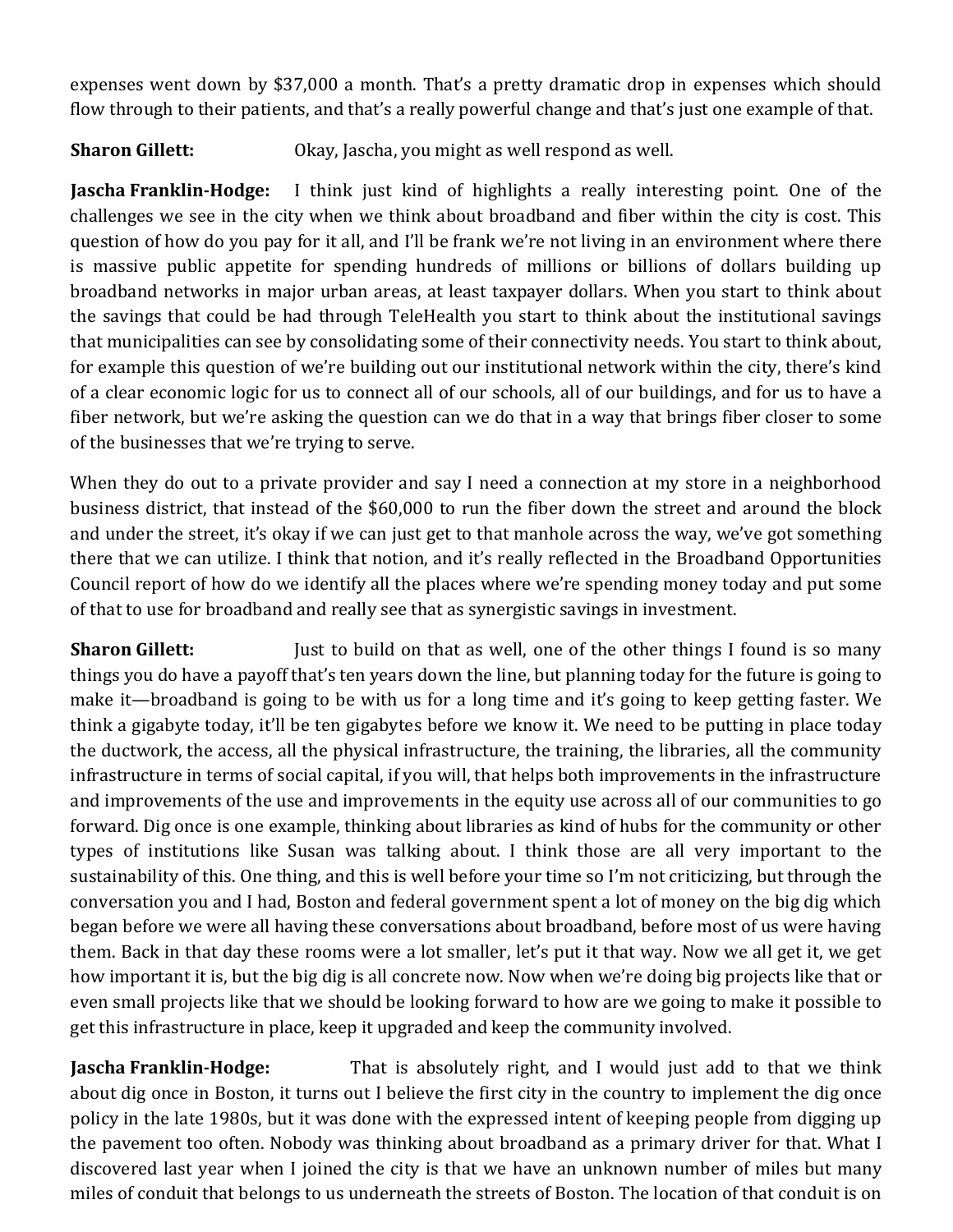paper maps in the basement of City Hall, and if by some miracle you figure out where that conduit is and you come to us and look to rent that conduit we have a rental model that often makes it economical and incentivizes you to dig up the streets again and put in your own conduit rather than rent it from the city. There's these kind of things, so many opportunities to bring these resources together but really thinking about how do we do this in a way that actually makes it work for broadband and for the moment that we're in today and that we'll be in over the next five to ten years. There's a lot of work to do.

**Sharon Gillett:** It amazing how picky some of these details can be, but how important they are. Alright you've been waiting very patiently, thanks. Please introduce yourself.

**Arthur Ware--Question:** I am Arthur Ware, and I'm an advocate for all things broadband and certainly high speed networks, and the implementation of them and advocating for education of our public officials in getting them up to speed with moving and doing something toward whatever pathways they want to move. The question that I have, in my organization in 1999 we decided that we were going to move in a direction, at that time sustainability and the whole green movement was just getting started. What I have seen happen with that movement, as I talk to CIO's across our state and New York, from Buffalo to New York City, they're all at different places and I know that Deb Socia was the person that started the broadband office, or was the broadband office chair here or chief here in Boston. I guess the point that I want to make with regard to sustainability now, every organization that has any kind of public purpose or corporate responsibility has a broadband director or broadband office and people there field questions to apply for grants, and so on. I see that as being a key area with regard to the policies behind broadband, and I would just like to throw that out as a question. You really need someplace to go and you need somebody to do it, and the CIO can't always be the person who's doing it because they're putting out fires and dealing with viruses and worms and different things. It really needs to be somebody's job to do it, and in our state we only have two cities that I know of that have broadband office directors and one is Syracuse, the other one is New York City, so go figure.

**Sharon Gillett:** Okay, I think I'll translate that question of office of broadband, so what level of government. I know Elin spoke about that on important that's been in Connecticut. In Massachusetts one of the reasons we were able to create the Mass broadband. Mass broadband actually came in through Governor Patrick but it was actually the previous governor, Governor Romney who created this position. I think it was actually motivated by some western Mass legislatures I forget the official title, but the unofficial title was the broadband Czar. The first occupant in that position had a good sense of humor and used to say that I don't know I want to be called a Czar because it didn't end so well for the Romans.

What do the panelists say, would any of you like to reflect on the broadband coordinator role? How it should be built, is it feasible.

**Tim Schneider:** First of all I think the sustainability connection is an interesting one, particularly for a state like Maine where the state's primary carbon impact comes from transportation and home heating, and broadband is a solution to a transportation problem. In a very real sense one of the things that Maine can do to address the climate change nowadays is promote broadband infrastructure for a very rural state like this.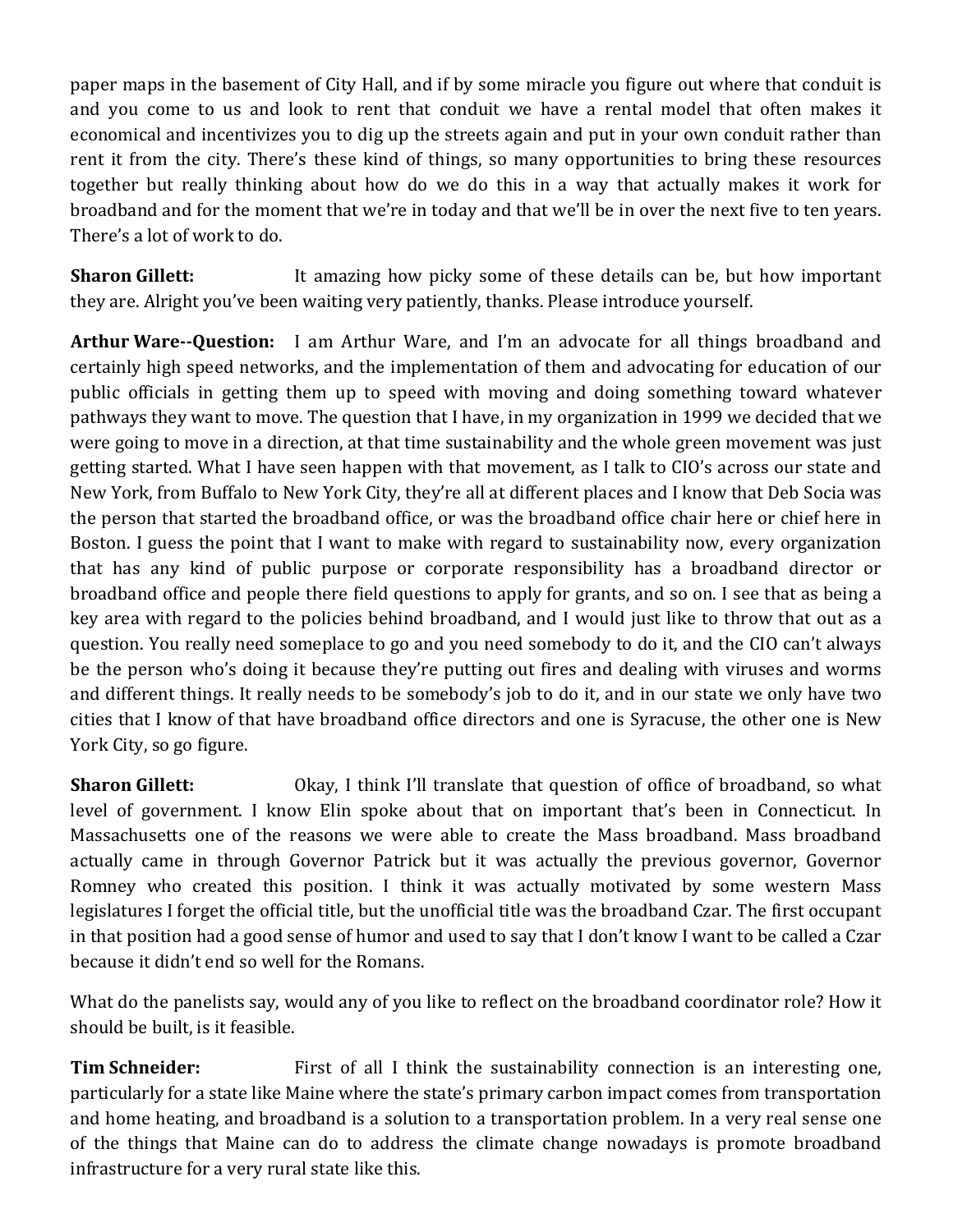Maine has good bones in this respect, for at least the last ten years we had the Connect ME Authority which is an independent broadband office whose job it is, is to look out ahead and try to make plans for what the state's broadband needs are, to bring those stakeholders together. Their primary work has been through infrastructure funding grants but they are right now in the process, strategic planning process, to look at the state's broadband challenges, try and figure out how the limited funding we have available and the work of the state agencies can be brought together to promote broadband deployment in the places in Maine where we have challenges, which is pretty much everywhere. I think that really has good bones in that regard. One of the other pieces I think is interesting is there are many businesses in Maine located in very rural places, Jackson's Lab comes to mind involved in paper mills and other ware, they rely on broadband to do their businesses, but then their workers go home. We have the industrial equivalent of the homework gap where we want these workers to be able to processes remotely to be able to do things from where they live, and they're not able to because they don't have high speed access once they step off the mill, once they step out of the lab, that's not a reality for them.

I think it's interesting to watch those large businesses start to think about how broadband outside of their footprint is important for their business' success.

**Jascha Franklin-Hodge:** I will just say we on Friday posted a job for a broadband and digital equity advocate in the City of Boston and it is specifically recognizing the need to have this be somebody's job. Thinking about convening across the different parts of the city that play a role in broadband so that when we do talk to people thinking about making infrastructure investments that we can speak with one voice, thinking about how we engage with the community to really understand the needs and the challenges, and then thinking about how we can focus our efforts, whether they be around regulatory reform or infrastructure investments that the city is making to get to the broadband future we want to see. We think that's a job, we have it posted now and we hope to have that office in place in the coming months.

**Theresa Kelley—Question:** Good morning my name is Theresa Kelley, I'm a retired IT person a couple years ago, my last employer was IBM. I can't tell you how delightful it is to be on the outside now and to be watching what a mess it is to consumers around how do they get this going. One thing that I'm working on right now is the food system of Maine and specifically the Farm Bureau of Maine, and the farming system has a good long tradition of cooperatives, meaning that they don't have full time people but they get themselves together to get projects done and over with so they can then go back to farming. As a matter of fact right now there is a new cooperative, the Maine Farm and Sea Cooperative that is being brought together, and technology will be a huge issue for them, but I haven't heard anyone up here yet talk about the cooperative model as being a potential for the way that Maine could move forward. And I have to tell you that every time that those in the Farm Bureau and others hear the use of the word "community broadband and municipal broadband" feel left out by that language because they hear that as being city centric and not really dealing with the externals, when the truth is that our farms are some of our biggest economic drivers for the state, they represent multimillion dollar businesses and yet they are on the end of roads that can't get access. I'm looking at Susan and Tim in particular, but would love to who else has some experience perhaps in Cooperative Broadband development.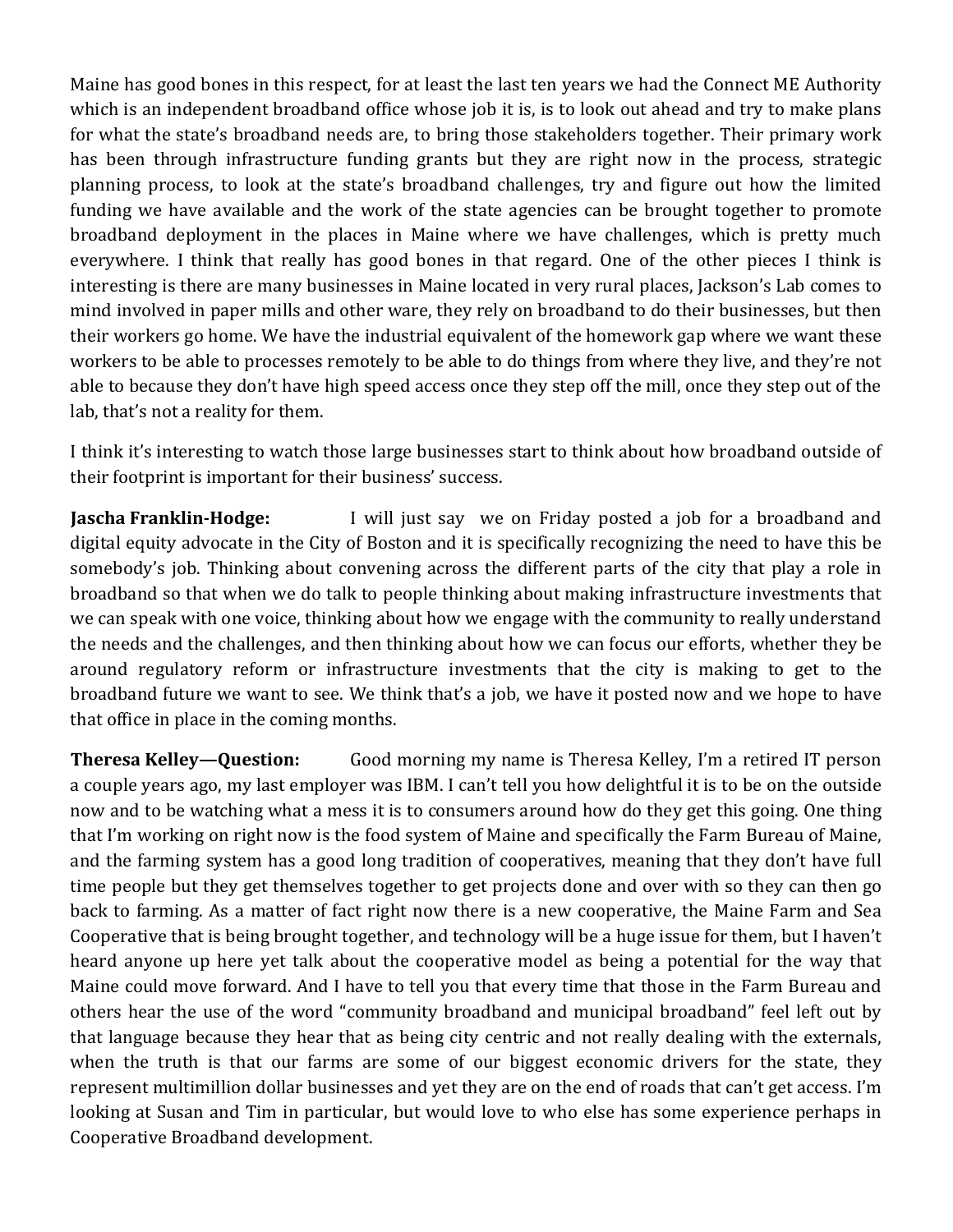**Susan Corbett:** I think Topeka.net is an excellent example of cooperative broadband. When David and Beverly put their project together to move from a wireless 900 system that maybe got a 1 meg down and they moved to a DSL model it took five providers to make that happen, and do you know what, it worked. Everybody worked very well together, it took a little finessing to do it, but you know what, it was done. And I think that we're seeing more of that, many providers work together. Axiom works with most of the providers around the State of Maine, so the model is there we just need to do more of it. There's no one provider or one solution that's going to fix this, so we absolutely all have to work together.

**Sharon Gillett:** The only thing I would add to that is there are a number of what used to be called telephone co-ops and the NTCA not to be confused with the NCTA which is the National Cable Association, and NTCA is the National Telephone Cooperative Association, at least that's what it used to stand for, they may have changed what the letters stand for. There's three or four hundred of them nationwide that receive quite a bit of funding actually from the universal service fund, the portion that funds deployments, but I don't happen to know, are there some in Maine?

**Tim Schneider:** There are some.

**Sharon Gillett:** They don't cover all the rural areas in Maine.

**Tim Schneider:** No they don't. Cooperatives are rural electrification happens, the Rural Electrification Administration was about providing technical assistance and low interest loans to farmer cooperatives, and that model of the grassroots basis of people coming together, this is the problem stringing telephone service or electricity along barbed wire fences. This has worked in the past. The cooperatives in New York ended up running oil refineries, so they can do great things when they come together.

I think one of the weaknesses of that model in Maine is in the hay-day of cooperatives there were a lot more farmers and it was really every member of the community was a farmer, and that is true in some communities in Maine now, but many rural communities in Maine have many fewer farmers than they did a long time ago and figuring where the infrastructure cooperatives come from in the future is an open question, will they step up and can we provide them the support they need, much like electrification.

**Sharon Gillett:** We have two people at the mike so I'm going to make those the last two questions and then we'll have about 30 seconds for each of you to say anything you haven't had a chance to say yet. Please introduce yourself.

**Johan Sabbath--Question:** My name is Johan Sabbath and I work at WEX, Inc. we're based just in South Portland, about 2,000 employees spread around the world and most of them are here in Portland and it's really in my company's interest to have a rich knowledge worker ecosystem, in the greater Portland area, broadband is very important to that ecosystem. I am just wondering through your experiences—well two quick questions. One, what's the smallest city that you're aware of who actually has a CIO that does the kind of work that you do, and in general what's the role of the really big companies in Portland who need this rich ecosystem and need this broadband to be here in the greater Portland area. What are some examples of private sector big company collaborations you've seen to support small cities and towns, and what do you think WEX could do with some other companies to aid that in Portland and Maine? Thank you.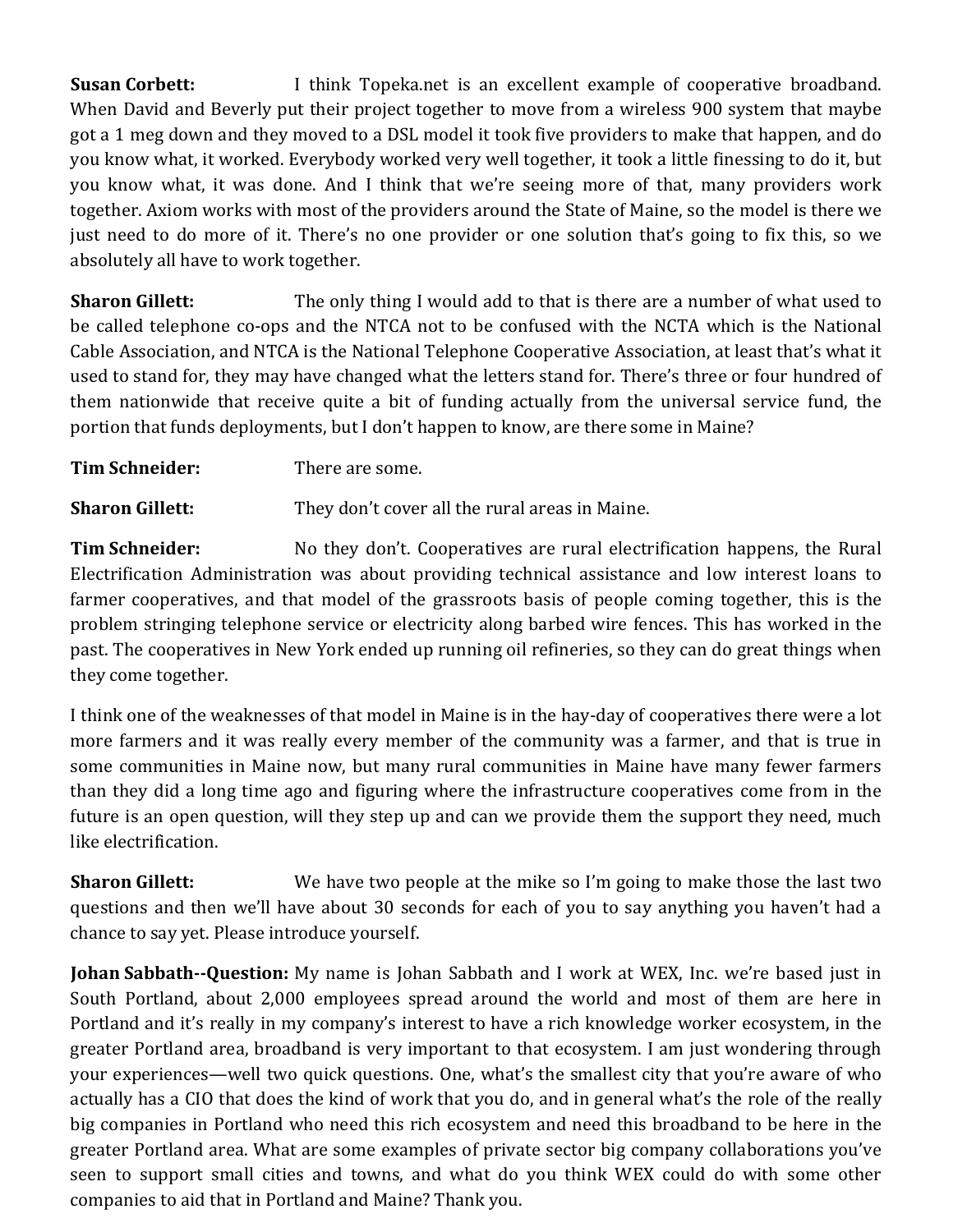**Jascha Franklin-Hodge:** I don't know the answer to that first question. I'm sort of fortunate enough in Boston that my office is able to encompass some of this broadband work, but as I said we're hiring someone because we do have a lot of things like viruses and other day to day operational things that we deal with as well. I am wondering if Emy or someone else on the Panel might have a sense of where they've seen this kind of investment in broadband in smaller communities, how that gets championed within local government. It's nothing I have much exposure to.

**Pam Goldberg:** Later you'll hear from my colleague, Eric Nakajima, of the Massachusetts Broadband Institute, and he has been going out community to community and this is less about the cities and more rural areas, but every town has a board of selectmen and it's really remarkable as people learn about the potential for broadband impacts, how they become the internal champions. There may not be a broadband Czar in some of these towns, but we have discovered that whether it's a city or a town they're often champions within that community and we're fortunate in Massachusetts that our Senate President happens to be one of the biggest champions of broadband access and bringing broadband to all, and so he gets that. For Portland I'm not sure.

**Tim Schneider:** We're having statewide conversation about broadband and how to get involved, step up right. The big employers need to come to play. We had a hearing about broadband legislation in Maine and the farmers sent 20 people and there was no one from Unum, there was no one from WEX. These big employers that have an interest in making sure there's a rich knowledge worker economy that can live in this place that everyone wants to live. That's not happening, I think there's a really great potential role for private employers to step in, particularly because the assumption has always been that it's going to be a government spend to get this work done. It's going to be big federal dollars like another stimulus or it's going to be a big state bonding that will bring broadband everywhere. That number is just too big so we're going to need money from everywhere. We're going to need a little bit of state money, we're going to need some federal money, we're going to need private employers to help step up and nonprofit organizations and we'll call the whole thing together to solve this very difficult problem to make the business model work, but you've got to come to play.

**Saul Tannenbaum—Question:** Hi, I'm Saul Tannenbaum, I'm a member of not speaking for required disclaimer, the City of Cambridge, broadband task force. We are the People's Republic of Cambridge and there are people in Cambridge who are interested in co-ops, so it's not just a rural thing, though at this point it's a small minority, very small minority. But that's not really my question, I wanted to sort of pull on the threads of digital equity and the digital divide, because Cambridge has become remarkably wealthy over the last decade but we still have a digital divide and we have a high cost of living, so beyond the usual focus on public housing, one of my colleagues is from a housing authority, we have people who struggle to pay for broadband. What mechanisms would any of you suggest to make sure that we can actually provide broadband to everybody regardless of the ability to pay?

**Sharon Gillett:** I did mention that if the lifeline proposal should go through, it would be very helpful to that. I also think that income is very important. It's important to separate the income from the access from ability to pay, access and affordability are issues. I couldn't tell which one you were asking about.